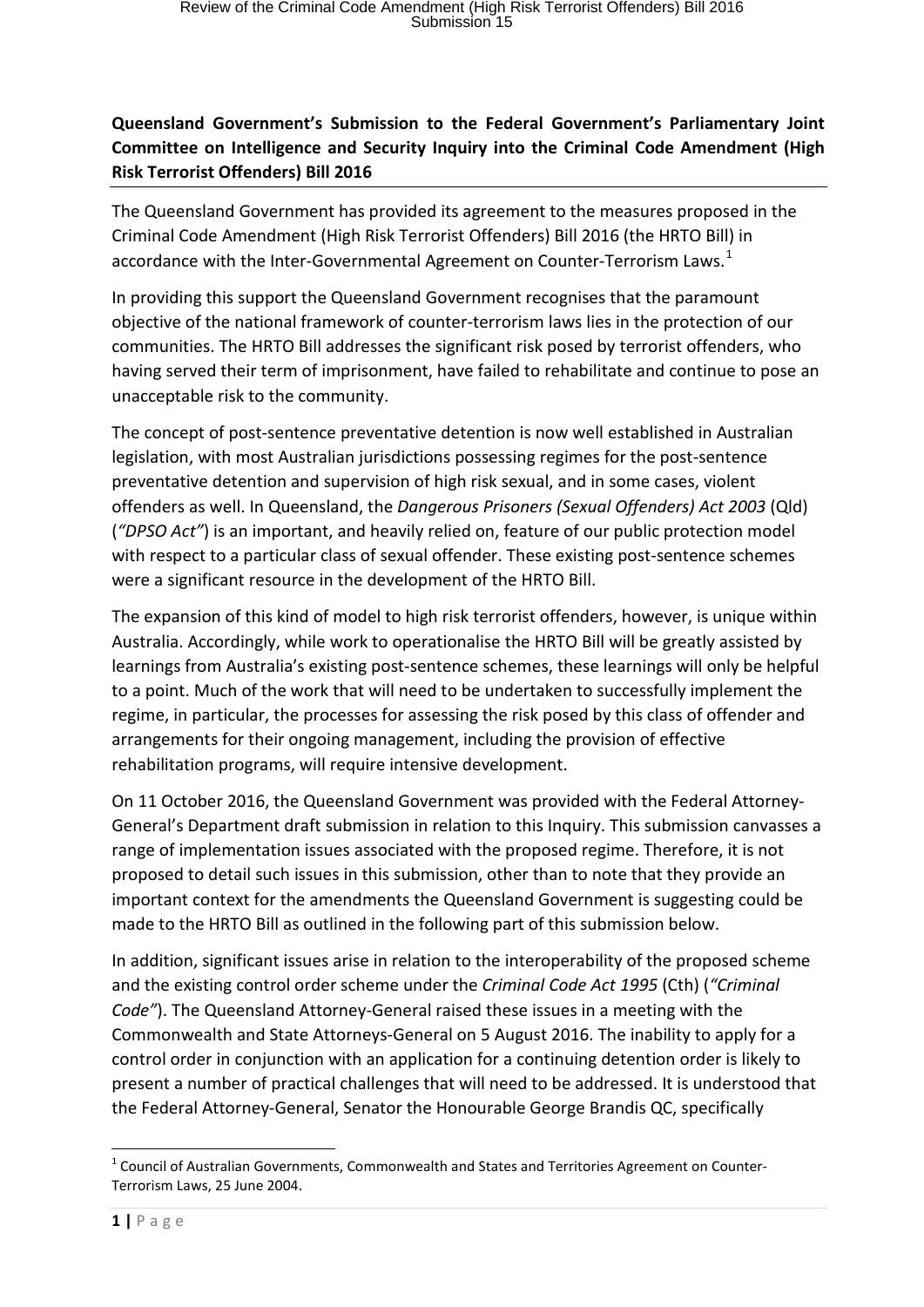requested this Committee consider this issue when he referred the HRTO Bill for inquiry. The Federal Government's draft submission to this Committee also articulates the complexities and technical issues involved in reconciling the control order regime with the proposed scheme for continuing detention. At this juncture the Queensland Government highlights the interoperability of applications for continuing detention and supervision orders under the *DPSO Act* and the important role this plays in the effective operation of this regime.

All jurisdictions are aware that successfully addressing these technical and practical implementation issues is vitally important and to this end the Federal Government has put in place arrangements to ensure this work is progressed in time to support the scheme's implementation. The Queensland Government takes this opportunity to reiterate its commitment to working together with its state and territory and federal counterparts to ensure the successful operation of the scheme.

## *Suggested amendments*

This submission now turns to the proposed legislation itself and raises two options which the Queensland Government considers will enhance the future successful operation of the scheme.

## *Improving the risk assessment process*

While the assessment of an offender's future risk of reoffending is at the crux of the new regime, the development of appropriate risk assessment tools, and finding appropriate experts to employ them, is likely to throw up unique and complex challenges. For this reason, the Queensland Government considers it would be prudent to require the Court to have regard to more than one expert testimony in reaching its decision.

Currently, the HRTO Bill allows the Court to appoint one or more relevant experts to conduct an assessment of the risk of the offender committing a serious terrorism offence if the offender is released into the community.<sup>[2](#page-1-0)</sup> Existing Australian regimes for the post-sentence detention and supervision of sexual and violent offenders, however, generally require the court to appoint at least two experts to carry out a risk assessment of the prisoner.<sup>[3](#page-1-1)</sup> Queensland's legislation allows for the Court to make a risk assessment order which authorises the examination of the prisoner by two psychiatrists. The Queensland Government submits that the Committee considers recommending amendments to the HRTO Bill to enhance the risk assessment process, for example, by replicating the process for risk assessment orders under the *DPSO Act*.

It is acknowledged that during the early stages of the operation of the scheme this may create difficulties given the likelihood that the pool of available and appropriately trained experts will be small. Nevertheless, the importance of ensuring a number of opinions are available to the court will act as an important safeguard as potential 'teething' problems with experts and

 $2$  Criminal Code Amendment (High Risk Terrorist Offenders) Bill 2016 Schedule 1, cl 105A.6.

<span id="page-1-1"></span><span id="page-1-0"></span><sup>3</sup> *Dangerous Prisoners (Sexual Offenders) Act 2003* (Qld) s 9, *Dangerous Sexual Offenders Act 2006* (WA) s 14(2), *Crimes (High Risk Offenders) Act 2006* (NSW) s 15 and *Serious Sexual Offenders Act 2013* (NT) s 25(2).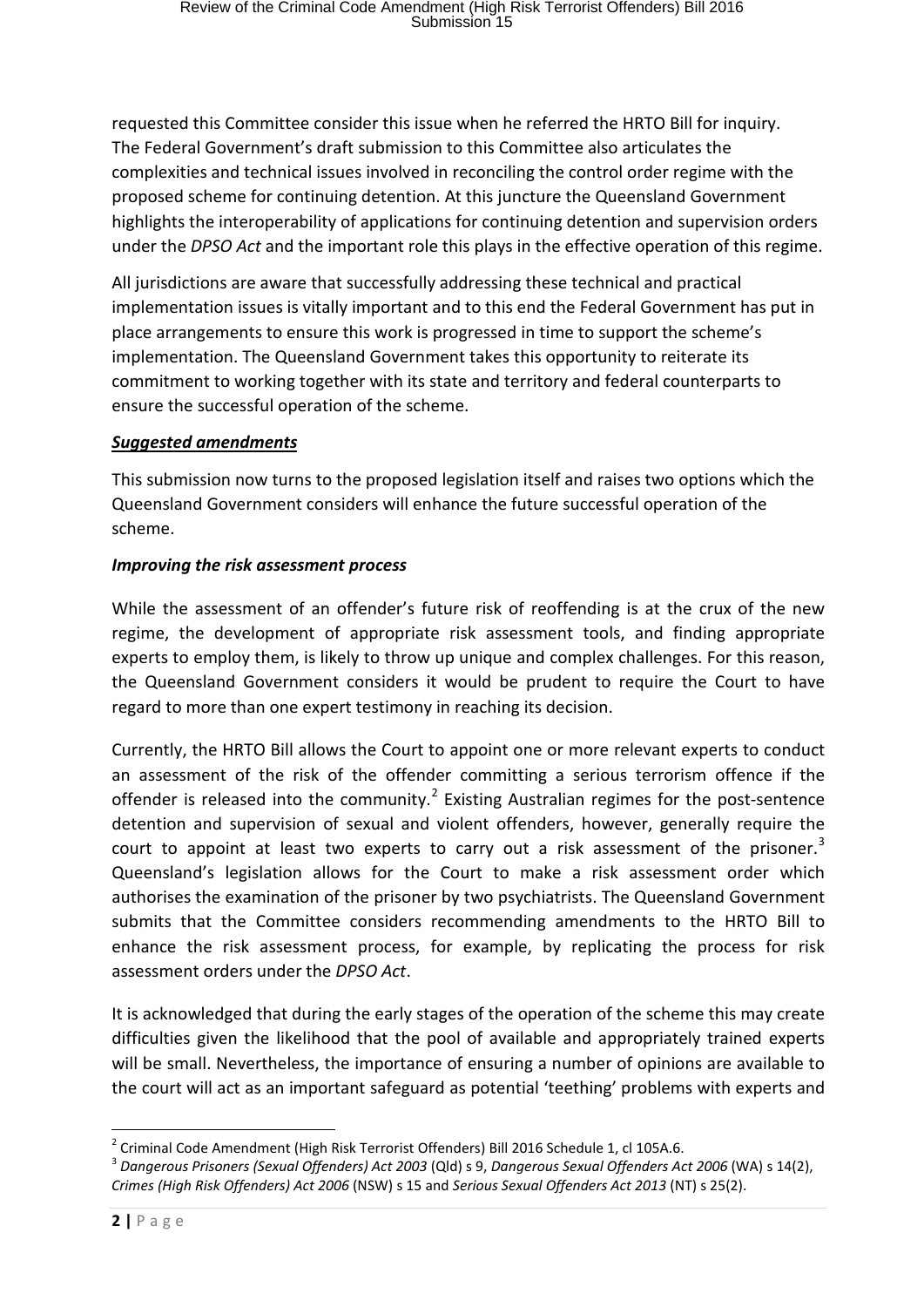the tools they will apply are addressed. This approach may also have a number of practical benefits. By increasing the demand for relevant experts at the outset of the scheme the number of experts capable of conducting these risk assessments may increase more rapidly and courts should develop a feel for the capacity of the experts and the nature of the evidence they can provide more rapidly than might have otherwise occurred.

## *A Role of the Queensland Public Interest Monitor*

The control order provisions of the *Criminal Code* allow a role for the Queensland Public Interest Monitor (PIM). The PIM must be given a copy of any interim control order that is made, and subsequent notices to confirm, revoke or vary the control order, if the order relates to a person who is a resident of Queensland, or the relevant application was heard or will be heard in Queensland.<sup>[4](#page-2-0)</sup> The PIM has a right of appearance in these applications.<sup>[5](#page-2-1)</sup>

The PIM also plays a substantive role in applications made pursuant to the *Terrorism (Preventative Detention) Act 2005* (Qld) (*"TPD Act"*). Under the *TPD Act*, the PIM must be notified of all applications for initial and final orders and revocations of orders, including prohibited contact orders, and is entitled to be present during the hearing of applications and to question witnesses and make submissions.<sup>[6](#page-2-2)</sup> The PIM also has an obligation to compile an annual report for the Minister in relation to the use of control orders under the *Criminal Code*, and in relation to the use of preventative detention orders and prohibited contact orders under the *TPD Act*. Additionally, where the PIM considers it appropriate, the PIM may give the commissioner a report on noncompliance by police officers with the *TPD Act*. [7](#page-2-3)

The PIM exercises an important oversight role in ensuring the public interest is met, in circumstances, where the nature of the powers being exercised are extraordinary and sit outside of traditional legal processes. When speaking to the *TPD Act* in the Queensland Parliament, the former Premier, the Honourable Peter Beattie, discussed the role of the PIM:<sup>[8](#page-2-4)</sup>

*I have been widely quoted describing these laws as draconian. I do not back away from that. These laws are tough. They are almost unprecedented in our legal system. . . . . I do not wash my hands of the responsibility to act against terrorism where that is needed. In proposing draconian laws, however, I take seriously my responsibility and the responsibility of my government and my colleagues to ensure that every reasonable safeguard is in place. For example, I secured the Prime Minister's agreement to the inclusion of a role for Queensland's Public Interest Monitor, or PIM, in both the Commonwealth control order laws and in Queensland's preventative detention laws. This continues a recent tradition for Queensland of having stronger and better safeguards that do not impair the efficacy of law enforcement. . . . .*

<span id="page-2-2"></span><span id="page-2-1"></span>

<span id="page-2-0"></span><sup>&</sup>lt;sup>4</sup> Criminal Code (Cth), ss 104.12, 104.14, 104.18, 104.19, 104.23.<br><sup>5</sup> Criminal Code (Cth), s104.14<br><sup>6</sup> Terrorism (Preventative Detention) Act 2005 (Qld) s 14 (General provisions that apply when the PIM must be notified about an application to the issuing authority).<br>
Terrorism (Preventative Detention) Act 2005 (Qld) s 86(4)(d).<br>
<sup>8</sup> Hansard (Qld Parliament). Record of Proceedings 22 November 2015. pg 4064 (2<sup>nd</sup> reading speech)

<span id="page-2-3"></span>

<span id="page-2-4"></span>